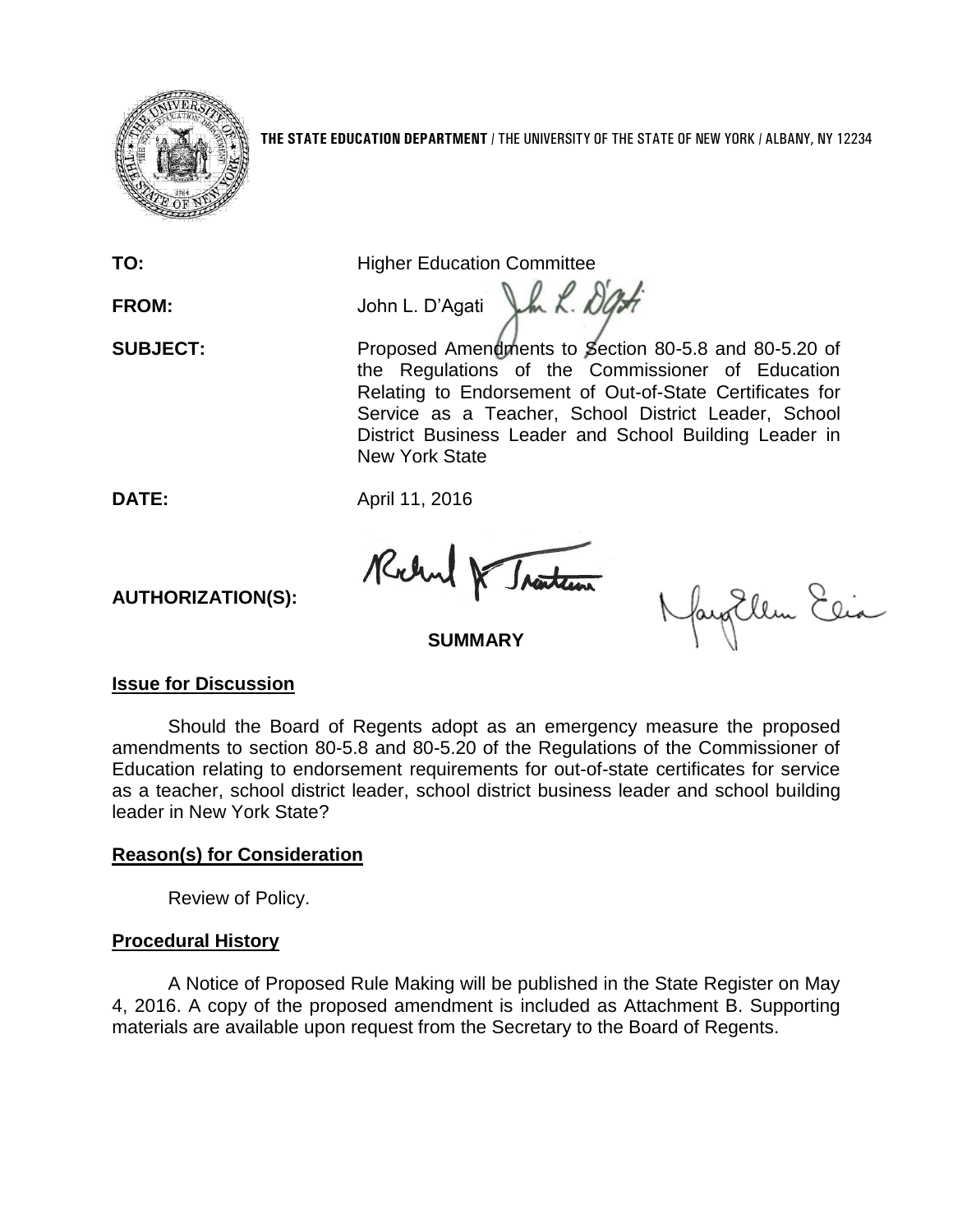#### **Proposed Handling**

The proposed amendment will be presented to the Higher Education Committee for recommendation and to the full Board for discussion at the April 2016 meeting of the Board of Regents. A statement of the facts and circumstances which necessitate emergency action is included as Attachment A.

#### **Background**

#### **Current Endorsement Requirements:**

Section 80-5.8 of the Commissioner's regulations currently requires candidates seeking endorsement of a certificate or an equivalent authorization to practice from another state or territory of the U.S. or the District of Columbia for service as a teacher in the classroom teaching service in New York to:

- (1) hold a valid teaching certificate or equivalent authorization to practice from another state or territory of the U.S. or District of Columbia;
- (2) meet the general certificate requirements in Subpart 80-1, including requirements relating to citizenship, study in child abuse identification and reporting, school violence prevention and intervention, training in harassment, bullying and discrimination prevention and intervention, and a criminal history check;
- (3) have at least three years of satisfactory experience in a public school in another state or territory of the U.S. or District of Columbia in a position that would have required an initial or professional certificate (which must have been completed within five years immediately preceding application for endorsement of the out-ofstate certificate) or the equivalent of this experience as determined by the Commissioner;
- (4) hold a baccalaureate or higher degree from a regionally accredited institution or a higher education institution that the commissioner deems the substantial equivalent (with a minimum cumulative GPA of 2.5); and
- (5) meet the examination requirements for the title and type of certificate sought in New York. Currently, a teacher would need to pass the ALST, EAS and the CST to obtain a conditional initial certificate, which is valid for one year, during which time the teacher must pass the edTPA to obtain his/her initial or professional certification, depending on his/her educational level.

Similarly, section 80-5.20 of the Commissioner's regulations currently requires candidates seeking endorsement of a certificate or an equivalent authorization to practice from another state or territory of the U.S. or the District of Columbia for service as a school district leader or school district business leader in New York State: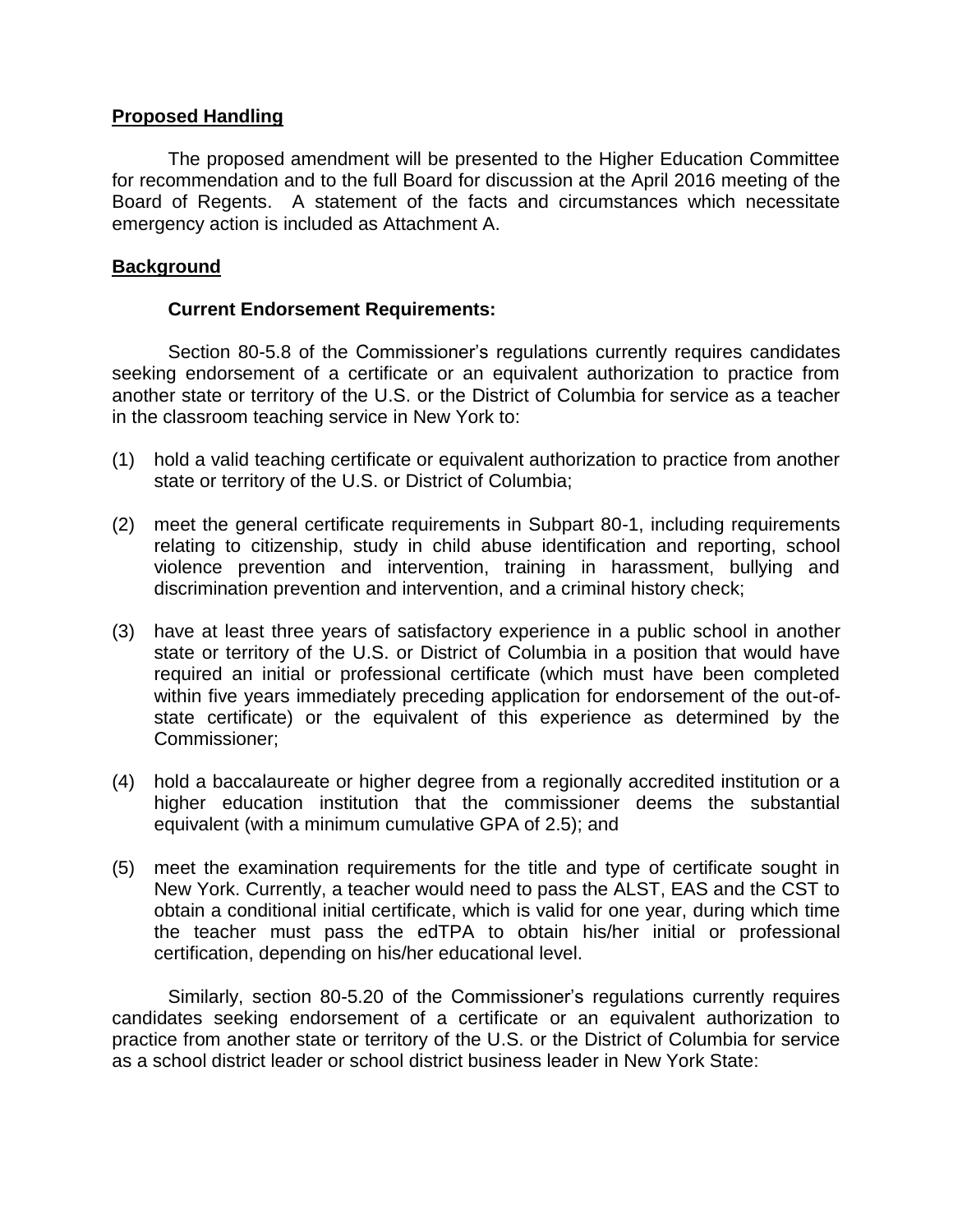- (1) hold a valid certificate or equivalent authorization to practice from another state or territory of the U.S. or District of Columbia that is equivalent to the professional certificate as a school district or school district business leader;
- (2) meet the general certificate requirements in Subpart 80-1, including requirements relating to citizenship, study in child abuse identification and reporting, school violence prevention and intervention, training in harassment, bullying and discrimination prevention and intervention, and a criminal history check;
- (3) hold a master's degree or higher from a regionally accredited higher education institution or an equivalently approved higher education institution as determined by the Department; and
- (4) have had at least three years of satisfactory experience in a public school (grades N-12) in another state or territory of the U.S. or the District of Columbia in a position that would have required the professional certificate in the appropriate title (which must have been completed within ten years immediately preceding the application for endorsement of the out-of-state certificate). For school district leaders *only*, the candidate must achieve a satisfactory level of performance on the school district leader exam.

Currently, there is no endorsement pathway for school building leaders in Section 80-5.20 of the Commissioner's regulations.

#### **Proposed Amendment:**

The proposed amendment would make three significant changes to the current endorsement provisions:

- Candidates certified as a school district leader or school district business leader seeking to qualify for certification in New York would be required to have three or more years of experience teaching in the subject area of their valid certificate or acting as a school building leader or school district or school district business leader within the 5 years immediately preceding their application for endorsement; instead of the current requirements which require the three years of experience to be in the last 10 years.
- In addition, endorsement candidates would be required to provide satisfactory documentation that he/she received evaluation ratings of effective or highly effective, or the substantial equivalent of such ratings, in his or her three most recent years of experience in a public school.
- These certified out-of-state teachers and leaders who have demonstrated effective experience in the certificate title sought would no longer need to take and pass the State certification examinations.

Lastly, a new subdivision would be added to Section 80-5.20 of the Commissioner's regulations to add an endorsement pathway for school building leaders seeking to obtain an initial certificate in this State. The proposed amendment would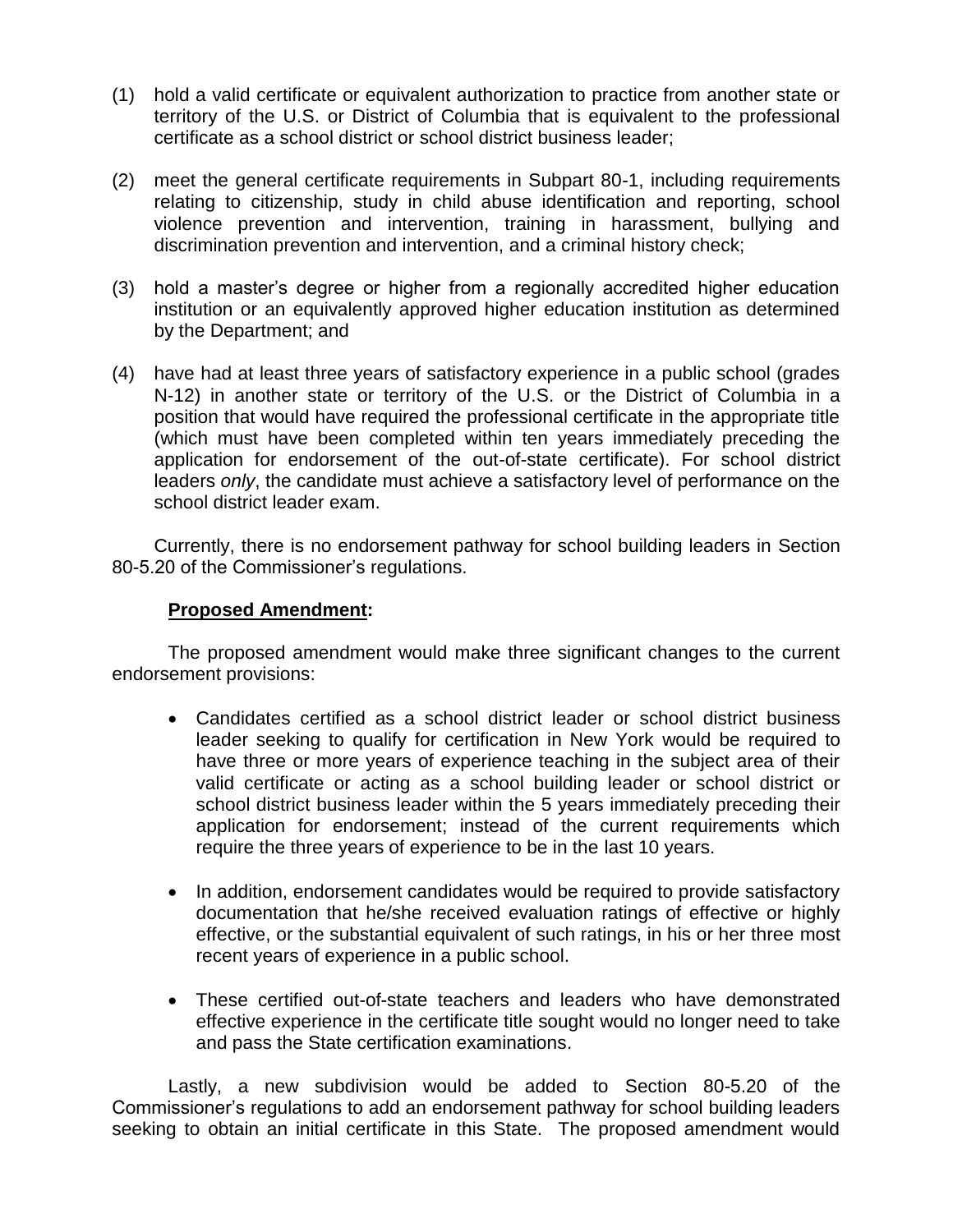require candidates seeking endorsement of a certificate or an equivalent authorization to practice from another state or territory of the U.S. or the District of Columbia for service as a school building leader in New York State to:

- (1) hold a valid certificate or equivalent authorization to practice from another state or territory of the U.S. or District of Columbia that is equivalent to the initial certificate as a school building leader;
- (2) meet the general certificate requirements in Subpart 80-1, including requirements relating to citizenship, study in child abuse identification and reporting, school violence prevention and intervention, training in harassment, bullying and discrimination prevention and intervention, and a criminal history check;
- (3) hold a master's degree or higher from a regionally accredited higher education institution or an equivalently approved higher education institution as determined by the Department;
- (4) have had at least three years of satisfactory experience in a public school (grades N-12) in another state or territory of the U.S. or the District of Columbia in a position that would have required the professional certificate in the appropriate title (which must have been completed within five years immediately preceding the application for endorsement of the out-of-state certificate); and
- (5) provide satisfactory documentation that the candidate received evaluation ratings of effective or highly effective, or the substantial equivalent of such ratings, in his or her three most recent years of experience in a public school.

#### **Recommendation**

Not applicable.

#### **Timetable for Implementation**

It is anticipated that the proposed amendment would be adopted by the Board of Regents at its July 2016 Regents meeting. If adopted at the July 2016 meeting, the proposed amendment would become effective on July 27, 2016.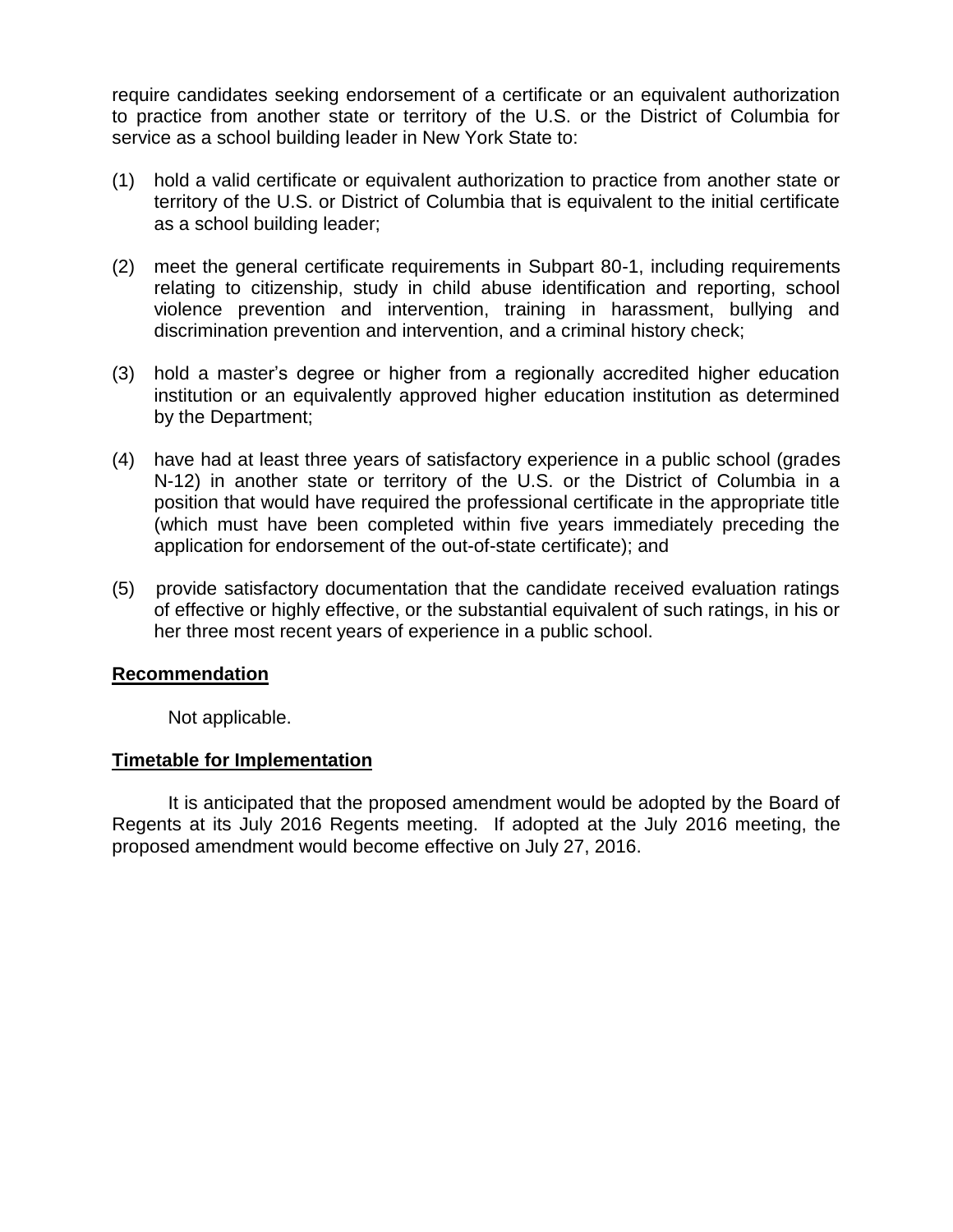AMENDMENT TO THE REGULATIONS OF THE COMMISSIONER OF EDUCATION Pursuant to Education Law sections 101, 207, 210, 305, 3001, 3004, and 3009.

1. Subdivision (a) of section 80-5.8 of the Regulations of the Commissioner of Education, is amended, effective July 29, 2016, to read as follows:

§80-5.8. Endorsement of certificates for services as a teacher in the classroom teaching service and recognition of substantially equivalent out-of-state teacher education programs for service as a teacher in the classroom teaching service in New York State.

(a) Endorsement of certificates for service as a teacher in the classroom teaching service.

(1) The commissioner may endorse the certificate or an equivalent authorization to practice from another state or territory of the United States or the District of Columbia for service as a teacher in the classroom teaching service, provided that the candidate meets the following requirements:

(i) The candidate shall hold a valid certificate or equivalent authorization to practice from another state or territory of the United States or the District of Columbia that is equivalent to the title and type of the certificate sought.

(ii) The candidate shall meet the general requirements for certificates prescribed in Subpart 80-1 of this Part, including but not limited to the requirements of section 80- 1.3 relating to citizenship, section 80-1.4 relating to study in child abuse identification and reporting, and school violence prevention and intervention; section 80-1.13 relating to coursework or training in harassment, bullying and discrimination prevention and intervention; and section 80-1.1 relating to a criminal history check.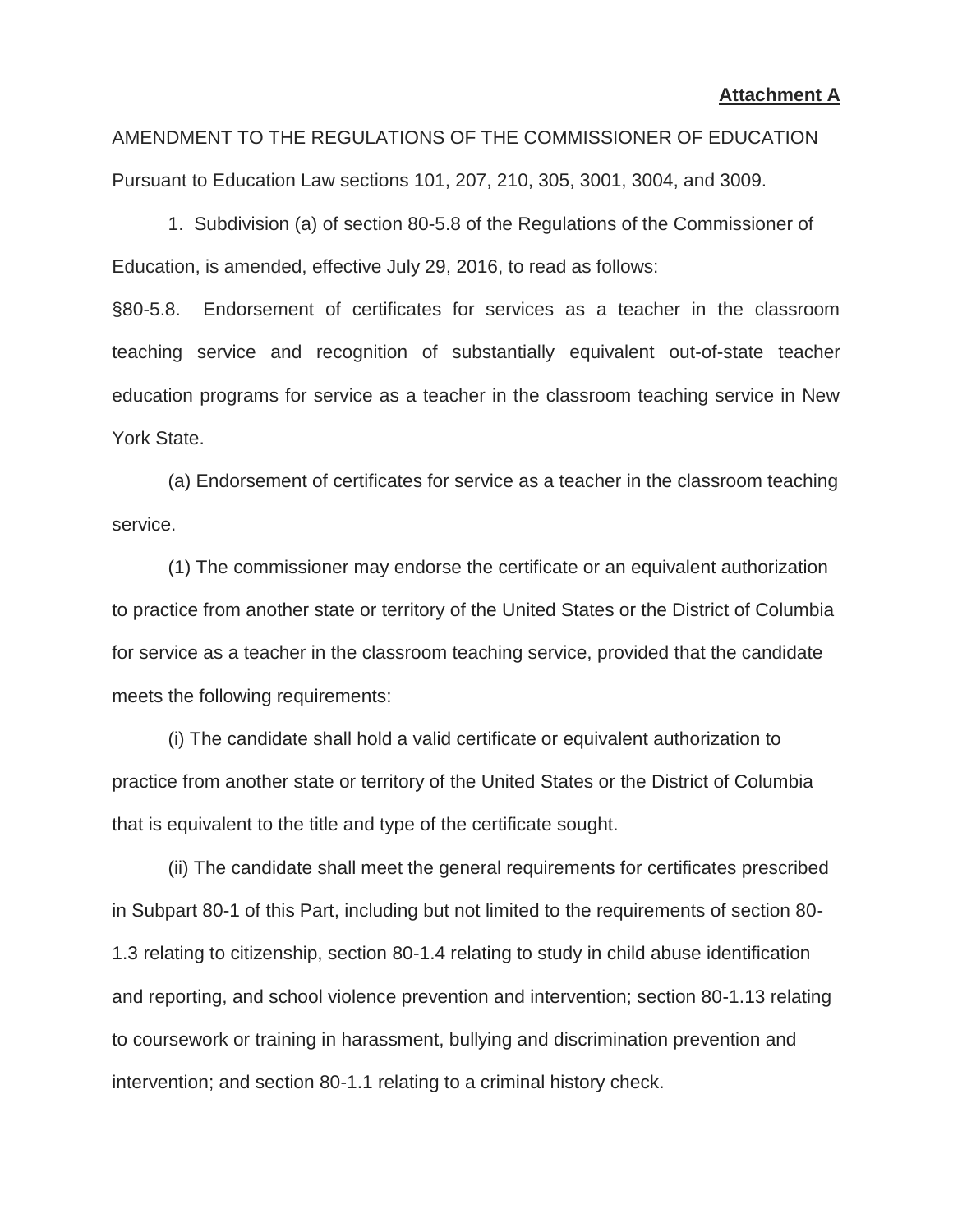(iii) The candidate shall hold a baccalaureate or higher degree from a regionally accredited institution or a higher education institution that the commissioner deems substantially equivalent. Candidates shall have achieved a 2.5 cumulative grade point average, or its equivalent, in the program leading to the degree.

(iv) The candidate shall either:

(a) (1) have completed a teacher education program from a regionally accredited institution of higher education or a higher education institution that the Commissioner deems substantially equivalent, provided that such program leads to an initial certificate, or a similar certificate title and type, in the jurisdiction in which the higher education institution is located; and

(2) meet the examination requirements for the title and type of certificate sought in this State; except if a candidate meets all the examination requirements except the teacher performance assessment, if required for the certificate type and title sought, the candidate shall be issued a one-year nonrenewable conditional initial certificate, provided that the candidate meets the requirements of section 80-5.17 of this Subpart; or

(b) (1) have at least three years of satisfactory experience in a public school (grades birth-12) in another state or territory of the United States or the District of Columbia in a position that would have required the equivalent of an initial or professional certificate in the certificate title sought as a teacher in the classroom teaching service for employment in New York State and while under a certificate issued by such other state authorizing such service, such experience must have been completed within five years immediately preceding the application for endorsement of the out-of-state certificate; or the candidate shall have equivalent experience as determined by the Commissioner; and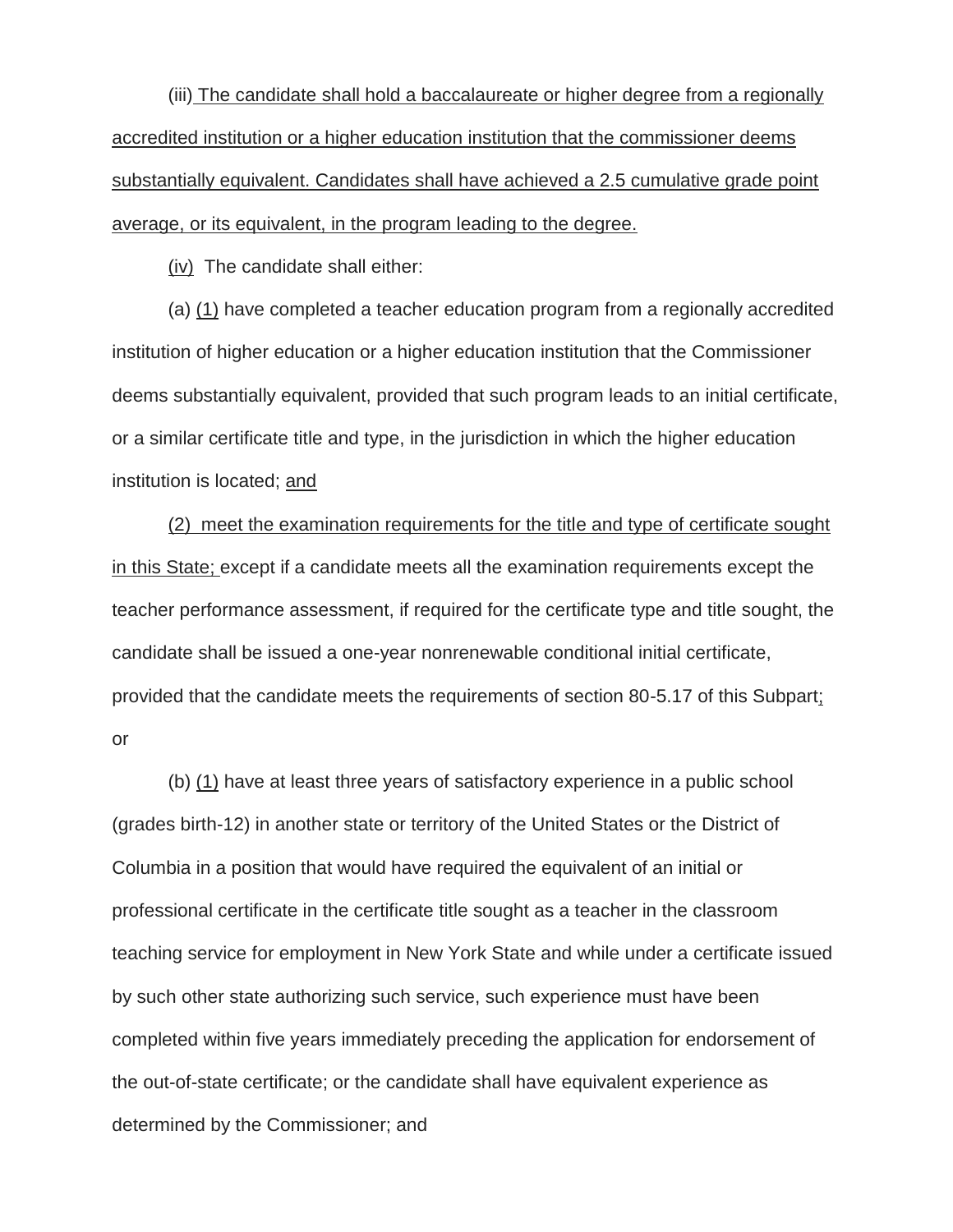(2) submit satisfactory evidence that the candidate received evaluation ratings of effective or highly effective, or the substantial equivalent of such ratings, in each of his or her three most recent years of experience in a public school in another state or territory of the United States or the District of Columbia in the certificate title sought as a teacher in the classroom teaching service for employment in New York State.

[(iv) Degree. The candidate shall hold a baccalaureate or higher degree from a regionally accredited institution or a higher education institution that the commissioner deems substantially equivalent. Candidates shall have achieved a 2.5 cumulative grade point average, or its equivalent, in the program leading to the degree.

(v) Examination. The candidate shall meet the examination requirements for the title and type of certificate sought in this State.]

(2) Such candidate who meets the endorsement requirements in paragraph (1) of this subdivision shall be issued an initial certificate as a teacher in the classroom teaching service pursuant to the requirements of this Part.

[(3) If a candidate meets all of the requirements for endorsement set forth in paragraph (1) of this subdivision, except the teacher performance assessment, if required for the certificate type and title sought, the candidate shall be issued a oneyear nonrenewable conditional initial certificate, provided that the candidate meets the requirements of section 80-5.17 of this Subpart.]

 $(b)$ . . ..

2. Section 80-5.20 of the Regulations of the Commissioner of Education is amended, effective July 29, 2016, to read as follows:

80-5.20 Endorsement of certificates for service as a school district leader, school district business leader, and school building leader.

**(a) School district leader.**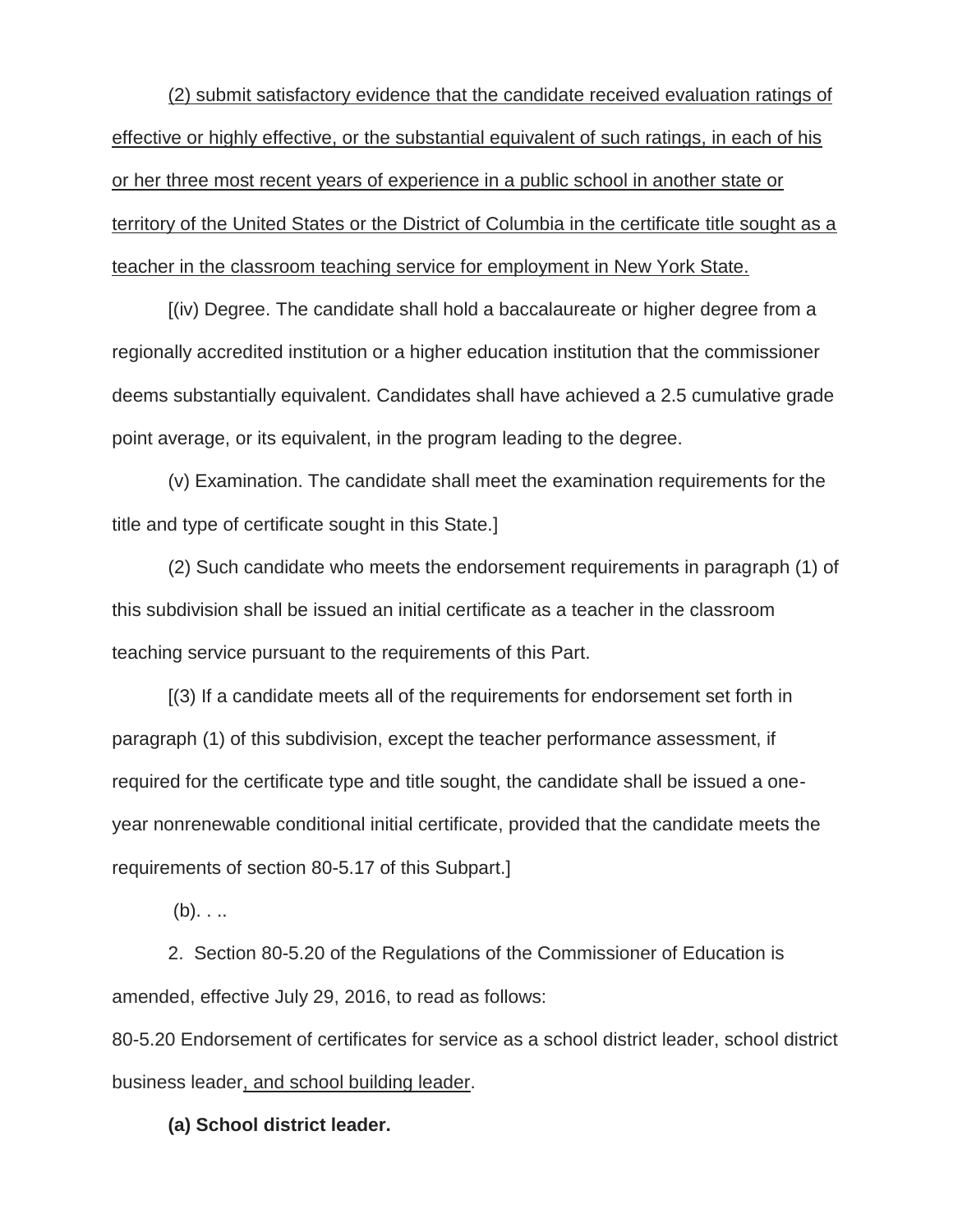(1) The commissioner may endorse the certificate of another state or territory of the United States or the District of Columbia for service as a school district leader, provided that the candidate meets the following requirements:

(i) The candidate shall hold a valid certificate of another state or territory of the United States or the District of Columbia that is equivalent to the professional certificate as a school district leader.

(ii) The candidate shall meet the general requirements for certificates prescribed in Subpart 80-1 of this Part, including but not limited to the requirements of section 80- 1.3 relating to citizenship, section 80-1.4 relating to study in child abuse identification and reporting and school violence prevention and intervention, section 80-1.13 relating to study in harassment, bullying and discrimination prevention [and school violence prevention and intervention]; and section 80-1.11 relating to a criminal history record check.

(iii) The candidate shall hold a master's or higher degree from a regionally accredited higher education institution or an equivalently approved higher education institution as determined by the department, or have equivalent educational preparation as determined by the commissioner.

(iv) (a) The candidate shall have had at least three years of satisfactory experience in a public school (grades N-12) in another state or territory of the United States or the District of Columbia in a position that would have required the professional certificate as a school district leader for employment in New York State and while under a certificate issued by such other state authorizing such service, which experience must have been completed within [ten] five years immediately preceding the application for endorsement of the out-of-state certificate; or the candidate shall have equivalent experience as determined by the commissioner; and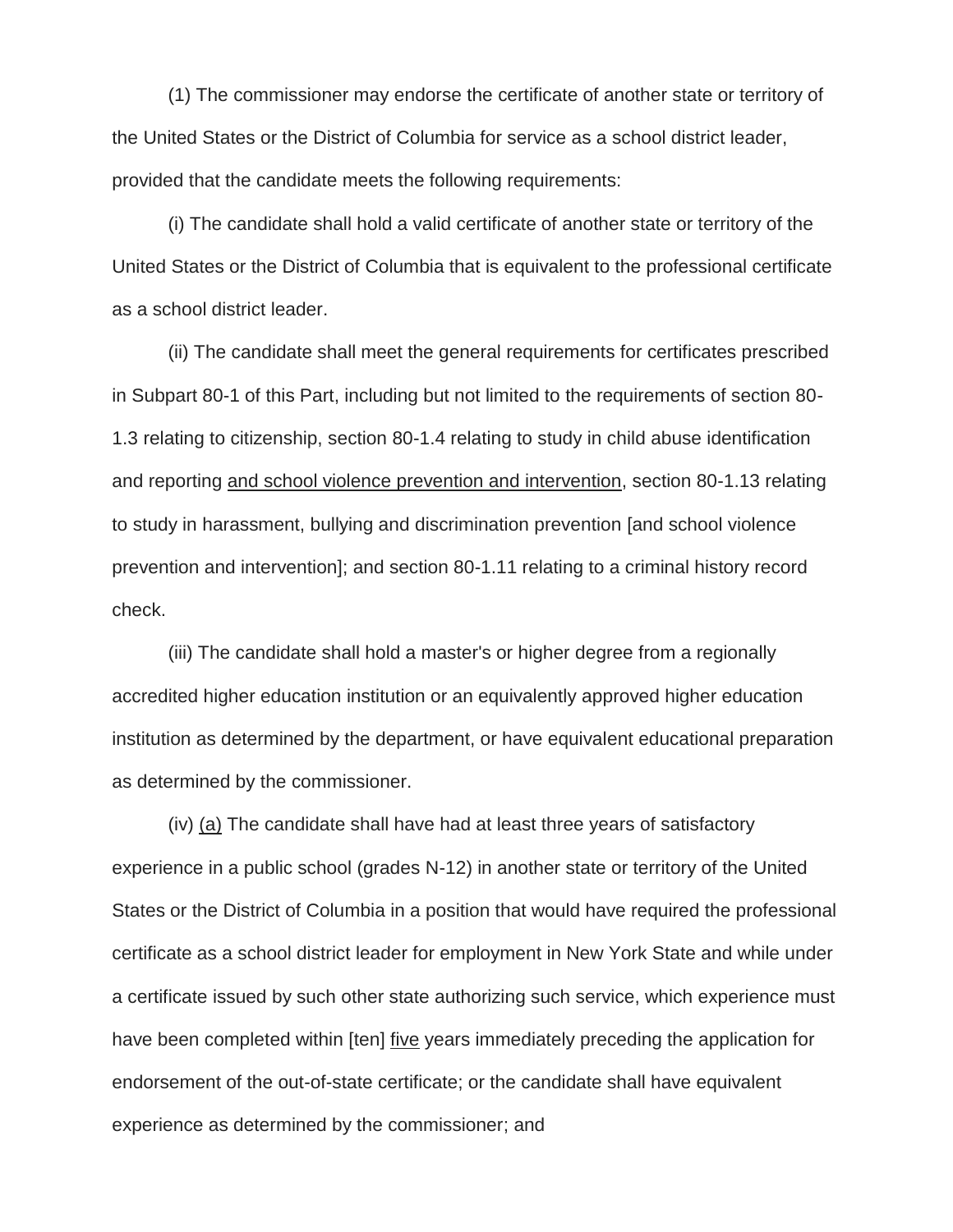(b) shall submit satisfactory evidence that the candidate received evaluation ratings of effective or highly effective, or the substantial equivalent of such ratings, in each of his or her three most recent years of experience in a public school in another state or territory of the United States or the District of Columbia in the certificate title sought as a school district leader for employment in New York State.

[(v) Examination requirement.

(a) Any candidate applying for a professional certificate as a school district leader through endorsement of a certificate of another state or territory pursuant to the provisions of this section on or after October 2, 2013 shall achieve a satisfactory level of performance on the school district leader examination.

(b) Any candidate applying for a professional certificate as a school district leader through endorsement of a certificate of another state or territory pursuant to the provisions of this section on or after May 1, 2014 or who applies for certificate on or before April 30, 2014 but does not meet all the requirements for a professional certificate on April 30, 2014 shall submit evidence of achieving a satisfactory level of performance on the educating all students test.]

(2) Such candidate who meets the endorsement requirements in paragraph (1) of this subdivision shall be issued a professional certificate as a school district leader. [The professional certificate as a school district leader shall be continuously valid, provided that the professional development requirement prescribed in section 80-3.6 of this Part is met by the professional certificate holder. The professional certificate holder shall be required to meet such professional development requirement to maintain the continued validity of the professional certificate.]

**(b) School district business leader.**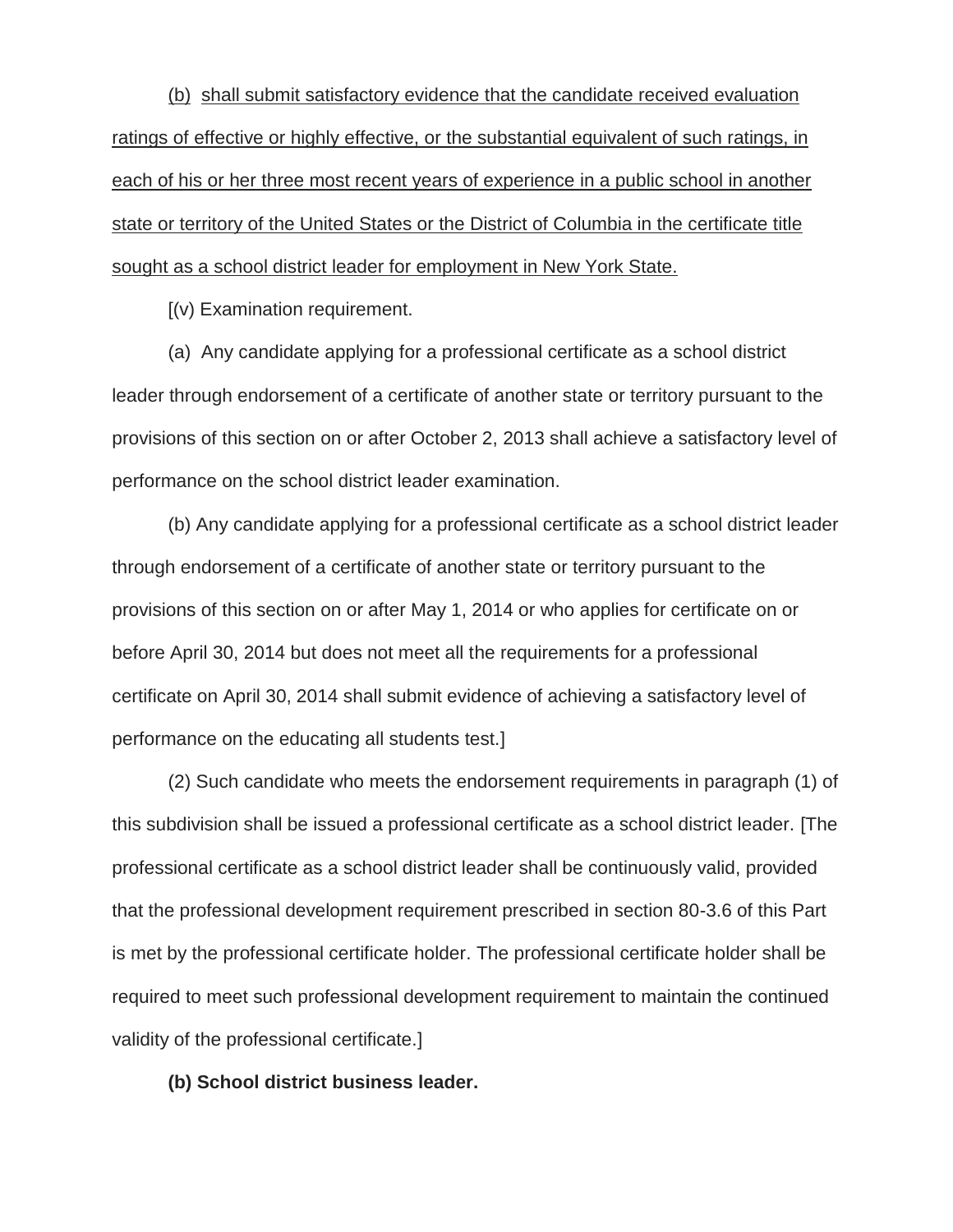(1) The commissioner may endorse the certificate of another state or territory of the United States or the District of Columbia for service as a school district business leader, provided that the candidate meets the following requirements:

(i) The candidate shall hold a valid certificate of another state or territory of the United States or the District of Columbia that is equivalent to the professional certificate as a school district business leader.

(ii) The candidate shall meet the general requirements for certificates prescribed in Subpart 80-1 of this Part, including but not limited to the requirements of section 80- 1.3 relating to citizenship, section 80-1.4 relating to study in child abuse identification and reporting and school violence prevention and intervention, section 80-1.13 relating to study in harassment, bullying and discrimination prevention [and school violence prevention and intervention]; and section 80-1.11 relating to a criminal history record check.

(iii) The candidate shall hold a master's or higher degree from a regionally accredited higher education institution or an equivalently approved higher education institution as determined by the department, or have equivalent educational preparation as determined by the commissioner.

(iv) (a) The candidate shall have had at least three years of satisfactory experience in a public school (grades N-12) in another state or territory of the United States or the District of Columbia in a position that would have required the professional certificate as a school district business leader for employment in New York State and while under a certificate issued by such other state authorizing such service, which experience must have been completed within [ten] five years immediately preceding the application for endorsement of the out-of-state certificate; or the candidate shall have equivalent experience as determined by the commissioner; and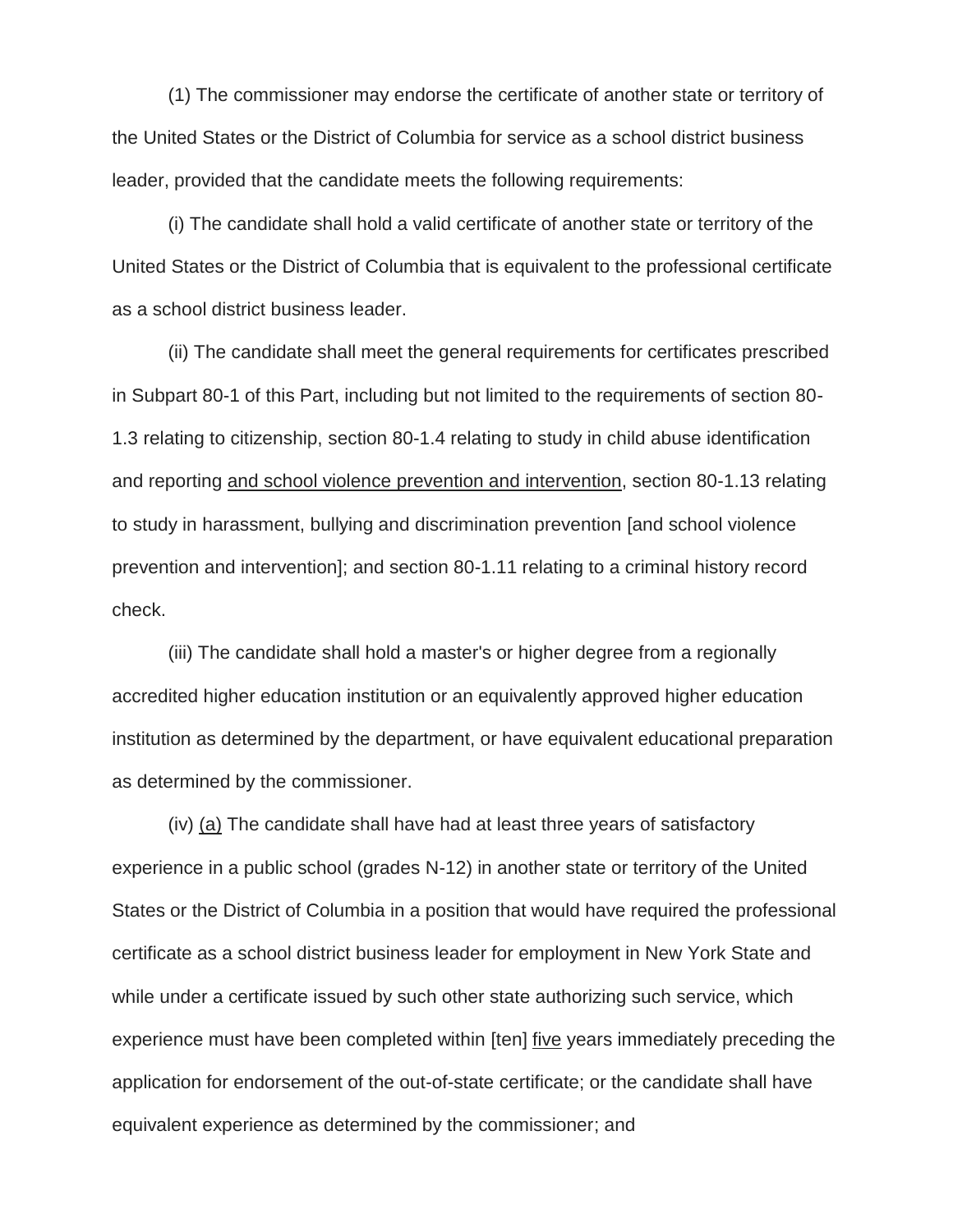(b) shall submit satisfactory evidence that the candidate received evaluation ratings of effective or highly effective, or the substantial equivalent of such ratings, in each of his or her three most recent years of experience in a public school in another state or territory of the United States or the District of Columbia in the certificate title sought as a school district business leader for employment in New York State.

(2) Such candidate who meets the endorsement requirements in paragraph (1) of this subdivision shall be issued a professional certificate as a school district business leader. [The professional certificate as a school district business leader shall be continuously valid, provided that the professional development requirement prescribed in section 80-3.6 of this Part is met by the professional certificate holder. The professional certificate holder shall be required to meet such professional development requirement to maintain the continued validity of the professional certificate.]

#### **(c) School Building Leader**

(1) The commissioner may endorse the certificate of another state or territory of the United States or the District of Columbia for service as a school building leader, provided that the candidate meets the following requirements:

(i) The candidate shall hold a valid certificate of another state or territory of the United States or the District of Columbia that is equivalent to the initial certificate as a school building leader.

(ii) The candidate shall meet the general requirements for certificates prescribed in Subpart 80-1 of this Part, including but not limited to the requirements of section 80- 1.3 relating to citizenship, section 80-1.4 relating to study in child abuse identification and reporting and school violence prevention and intervention, section 80-1.13 relating to study in harassment, bullying and discrimination prevention; and section 80-1.11 relating to a criminal history record check.